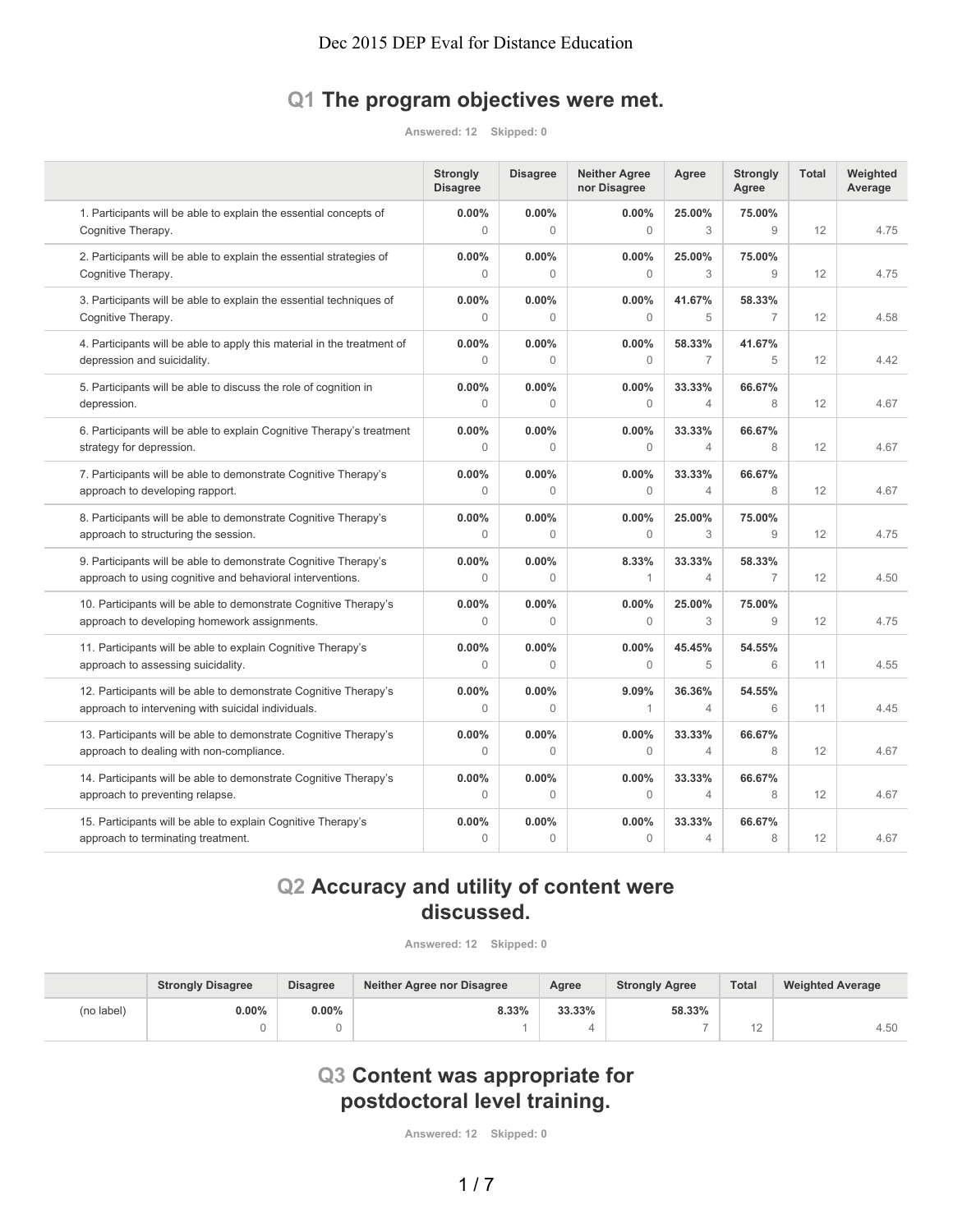|            | <b>Strongly Disagree</b> | <b>Disagree</b> | Neither Agree nor Disagree | Agree  | <b>Strongly Agree</b> | <b>Total</b> | <b>Weighted Average</b> |
|------------|--------------------------|-----------------|----------------------------|--------|-----------------------|--------------|-------------------------|
| (no label) | $0.00\%$                 | $0.00\%$        | 25.00%                     | 33.33% | 41.67%                |              |                         |
|            |                          |                 |                            |        |                       | ے ا          | ц.                      |

# **Q4 Level of instruction was appropriate for postdoctoral training.**

**Answered: 12 Skipped: 0**

|            | <b>Strongly Disagree</b> | <b>Disagree</b> | Neither Agree nor Disagree | Agree  | <b>Strongly Agree</b> | <b>Total</b> | <b>Weighted Average</b> |
|------------|--------------------------|-----------------|----------------------------|--------|-----------------------|--------------|-------------------------|
| (no label) | $0.00\%$                 | $0.00\%$        | 25.00%                     | 33.33% | 41.67%                |              |                         |
|            |                          |                 |                            |        |                       | ے ا          | $\Delta$ 1              |

### **Q5 Teaching methods were effective.**

**Answered: 12 Skipped: 0**

|            | <b>Strongly Disagree</b> | <b>Disagree</b> | Neither Agree nor Disagree | Agree  | <b>Strongly Agree</b> | <b>Total</b> | <b>Weighted Average</b> |
|------------|--------------------------|-----------------|----------------------------|--------|-----------------------|--------------|-------------------------|
| (no label) | $0.00\%$                 | $0.00\%$        | 0.00%                      | 58.33% | 41.67%                |              |                         |
|            |                          |                 |                            |        |                       | ┕            | 4.42                    |

# **Q6 Visual aids, handouts, and oral presentations clarified content.**

**Answered: 12 Skipped: 0**

|            | <b>Strongly Disagree</b> | <b>Disagree</b> | Neither Agree nor Disagree | Agree  | <b>Strongly Agree</b> | Total  | <b>Weighted Average</b> |
|------------|--------------------------|-----------------|----------------------------|--------|-----------------------|--------|-------------------------|
| (no label) | $0.00\%$                 | $0.00\%$        | 16.67%                     | 50.00% | 33.33%                |        |                         |
|            |                          |                 |                            |        |                       | $\sim$ |                         |

# **Q7 Instructor 1: James Pretzer**

**Answered: 12 Skipped: 0**

|                                            | <b>Strongly</b><br><b>Disagree</b> | <b>Disagree</b> | <b>Neither Agree nor</b><br><b>Disagree</b> | Agree          | <b>Strongly</b><br>Agree | Total | Weighted<br>Average |
|--------------------------------------------|------------------------------------|-----------------|---------------------------------------------|----------------|--------------------------|-------|---------------------|
| knew the subject matter.                   | $0.00\%$                           | $0.00\%$        | $0.00\%$                                    | 8.33%          | 91.67%                   |       |                     |
|                                            | $\Omega$                           | $\Omega$        | $\Omega$                                    |                | 11                       | 12    | 4.92                |
| taught the subject competently.            | $0.00\%$                           | $0.00\%$        | $0.00\%$                                    | 8.33%          | 91.67%                   |       |                     |
|                                            | $\Omega$                           | $\Omega$        | $\Omega$                                    |                | 11                       | 12    | 4.92                |
| elaborated on the stated objectives.       | $0.00\%$                           | $0.00\%$        | $0.00\%$                                    | 8.33%          | 91.67%                   |       |                     |
|                                            | $\Omega$                           | $\Omega$        | $\Omega$                                    |                | 11                       | 12    | 4.92                |
| presented the content in an organized      | $0.00\%$                           | $0.00\%$        | $0.00\%$                                    | 16.67%         | 83.33%                   |       |                     |
| manner.                                    | $\Omega$                           | $\Omega$        | $\Omega$                                    | $\overline{2}$ | 10                       | 12    | 4.83                |
| maintained my interest.                    | $0.00\%$                           | $0.00\%$        | $0.00\%$                                    | 8.33%          | 91.67%                   |       |                     |
|                                            | $\Omega$                           | $\mathbf{0}$    | $\Omega$                                    |                | 11                       | 12    | 4.92                |
|                                            |                                    |                 |                                             |                |                          |       |                     |
| answered questions effectively.            | $0.00\%$                           | $0.00\%$        | $0.00\%$                                    | 25.00%         | 75.00%                   |       |                     |
|                                            | $\Omega$                           | $\Omega$        | $\Omega$                                    | 3              | 9                        | 12    | 4.75                |
| was responsive to questions, comments, and | $0.00\%$                           | $0.00\%$        | 8.33%                                       | 16.67%         | 75.00%                   |       |                     |
| opinions.                                  | $\Omega$                           | $\mathbf{0}$    |                                             | $\overline{2}$ | 9                        | 12    | 4.67                |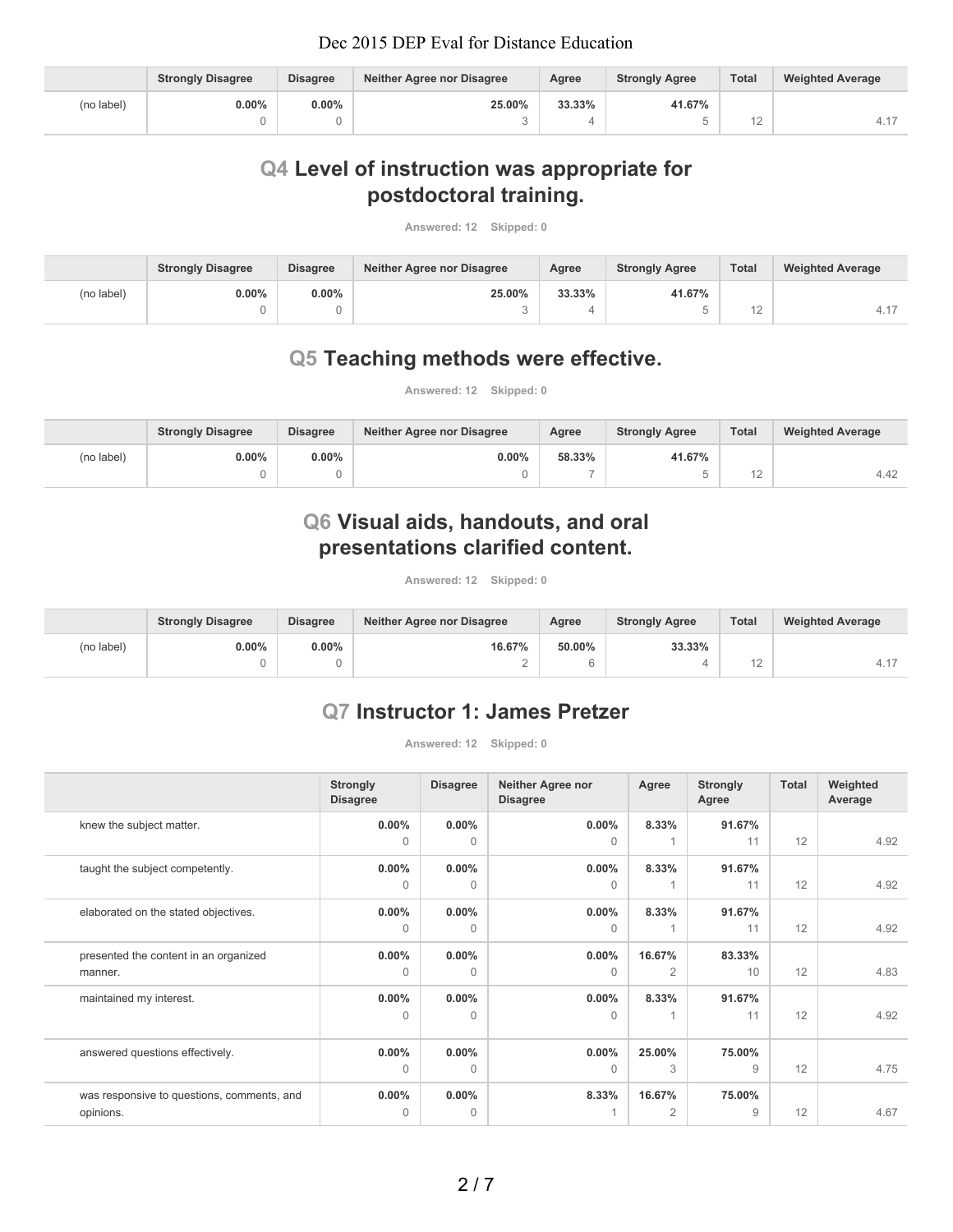# **Q8 Instructor 2:Barbara Fleming**

**Answered: 12 Skipped: 0**

|                                            | <b>Strongly</b><br><b>Disagree</b> | <b>Disagree</b> | <b>Neither Agree nor</b><br><b>Disagree</b> | Agree  | <b>Strongly</b><br>Agree | Total | Weighted<br>Average |
|--------------------------------------------|------------------------------------|-----------------|---------------------------------------------|--------|--------------------------|-------|---------------------|
| knew the subject matter.                   | $0.00\%$                           | $0.00\%$        | $0.00\%$                                    | 8.33%  | 91.67%                   |       |                     |
|                                            | $\Omega$                           | $\Omega$        | $\Omega$                                    |        | 11                       | 12    | 4.92                |
| taught the subject competently.            | $0.00\%$                           | $0.00\%$        | $0.00\%$                                    | 8.33%  | 91.67%                   |       |                     |
|                                            | $\Omega$                           | $\Omega$        | $\Omega$                                    |        | 11                       | 12    | 4.92                |
| elaborated on the stated objectives.       | $0.00\%$                           | $0.00\%$        | $0.00\%$                                    | 8.33%  | 91.67%                   |       |                     |
|                                            | 0                                  | $\Omega$        | $\Omega$                                    |        | 11                       | 12    | 4.92                |
| presented the content in an organized      | $0.00\%$                           | $0.00\%$        | $0.00\%$                                    | 16.67% | 83.33%                   |       |                     |
| manner.                                    | $\Omega$                           | $\Omega$        | $\Omega$                                    | 2      | 10                       | 12    | 4.83                |
| maintained my interest.                    | $0.00\%$                           | $0.00\%$        | $0.00\%$                                    | 8.33%  | 91.67%                   |       |                     |
|                                            | $\Omega$                           | $\Omega$        | $\Omega$                                    |        | 11                       | 12    | 4.92                |
| answered questions effectively.            | $0.00\%$                           | $0.00\%$        | $0.00\%$                                    | 8.33%  | 91.67%                   |       |                     |
|                                            | $\Omega$                           | $\Omega$        | $\Omega$                                    |        | 11                       | 12    | 4.92                |
| was responsive to questions, comments, and | $0.00\%$                           | $0.00\%$        | $0.00\%$                                    | 33.33% | 66.67%                   |       |                     |
| opinions.                                  | $\Omega$                           | $\Omega$        | $\Omega$                                    | 4      | 8                        | 12    | 4.67                |

# **Q9 Professional & Ethical IssuesPresenter (or program chair, etc.) made clearly evident, prior to registration, the following:**

#### **Answered: 12 Skipped: 0**

|                                                                                                                                                                           | <b>Strongly</b><br><b>Disagree</b> | <b>Disagree</b>          | <b>Neither</b><br>Agree nor<br><b>Disagree</b> | Agree       | <b>Strongly</b><br>Agree | Total | Weighted<br>Average |
|---------------------------------------------------------------------------------------------------------------------------------------------------------------------------|------------------------------------|--------------------------|------------------------------------------------|-------------|--------------------------|-------|---------------------|
| a. Requirements for successful completion of activity.                                                                                                                    | $0.00\%$                           | $0.00\%$                 | 8.33%                                          | 25.00%      | 66.67%                   |       |                     |
|                                                                                                                                                                           | $\Omega$                           | $\Omega$                 |                                                | 3           | 8                        | 12    | 4.58                |
| b. Commercial support for CE program, sponsor, or instructor (or any                                                                                                      | 8.33%                              | $0.00\%$                 | 25.00%                                         | 25.00%      | 41.67%                   |       |                     |
| other relationship that could reasonable be construed as a conflict of<br>interest).                                                                                      |                                    | $\Omega$                 | 3                                              | 3           | 5                        | 12    | 3.92                |
| c. Commercial support for content of instruction (e.g. research grants<br>funding research findings etc.) that could be construed as a conflict of<br>interest.           | 8.33%                              | $0.00\%$<br><sup>n</sup> | 33.33%<br>4                                    | 16.67%<br>2 | 41.67%<br>5              | 12    | 3.83                |
| d. Commercial support or benefit for endorsement of products (e.g.,<br>books, training, drugs, etc.).                                                                     | 8.33%                              | $0.00\%$<br>$\Omega$     | 25.00%<br>3                                    | 25.00%<br>3 | 41.67%<br>5              | 12    | 3.92                |
| e. Accuracy and utility of the materials presented, the basis of such<br>statements, the limitations of the content being taught and the severe<br>and most common risks. | $0.00\%$<br>$\Omega$               | $0.00\%$<br>$\Omega$     | $0.00\%$<br>$\Omega$                           | 33.33%<br>4 | 66.67%<br>8              | 12    | 4.67                |

#### **Q10 Mode of delivery**

**Answered: 12 Skipped: 0**

|                                      | <b>Disagree</b><br><b>Strongly</b><br><b>Disagree</b> |          | Neither Agree nor<br><b>Disagree</b> | Agree  | <b>Strongly</b><br>Agree | <b>Total</b> | Weighted<br>Average |
|--------------------------------------|-------------------------------------------------------|----------|--------------------------------------|--------|--------------------------|--------------|---------------------|
| Mode of delivery was adequate for my | 0.00%                                                 | $0.00\%$ | $0.00\%$                             | 41.67% | 58.33%                   |              |                     |
| needs.                               |                                                       |          |                                      |        | -                        | $\sim$<br>┕  | 4.58                |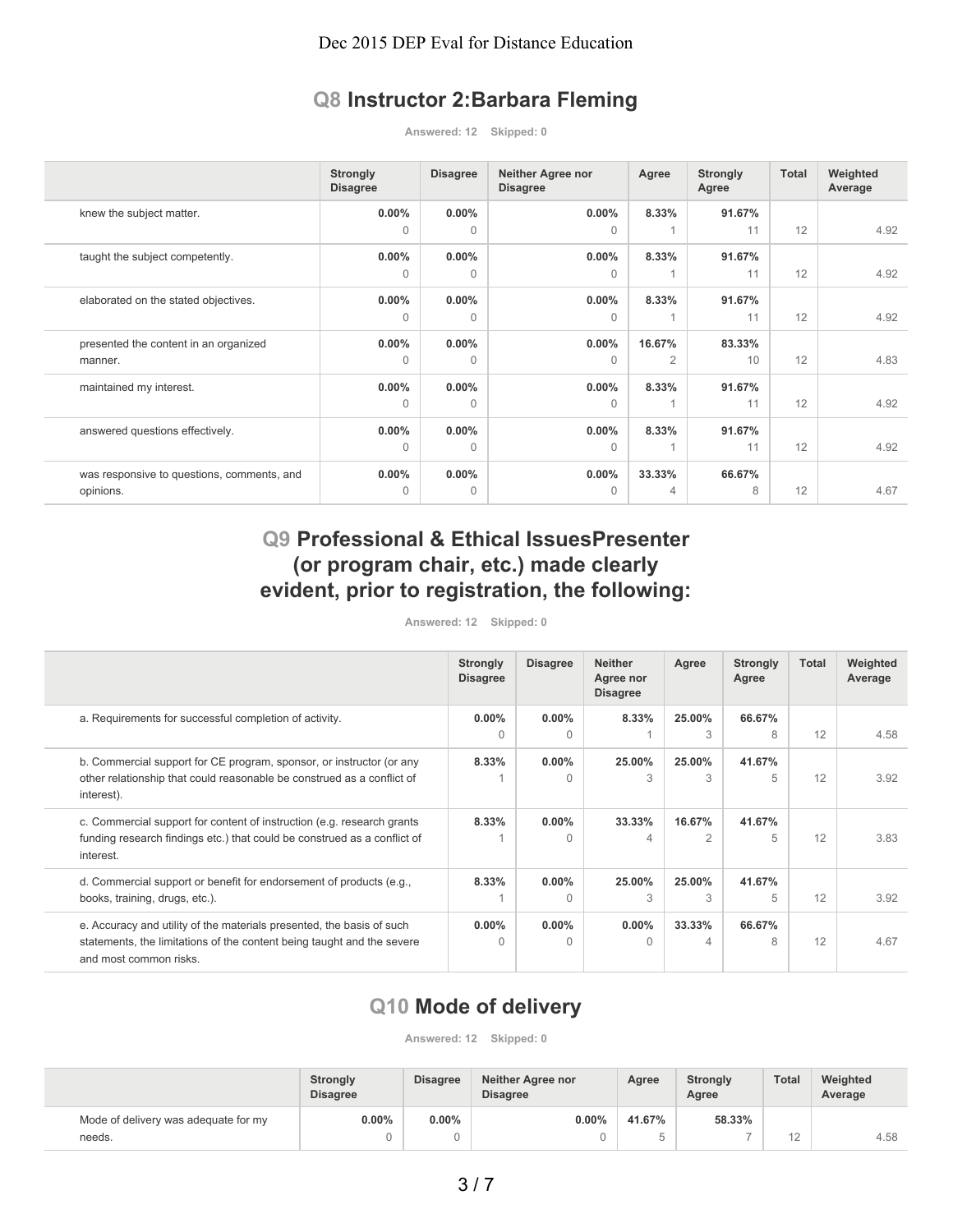| Special needs were met.              | $0.00\%$ | $0.00\%$ | 75.00% | 25.00% | $0.00\%$ |                      |      |
|--------------------------------------|----------|----------|--------|--------|----------|----------------------|------|
|                                      |          |          |        |        |          | $\sqrt{2}$<br>$\sim$ | 3.25 |
| Program brochure was informative and | $0.00\%$ | $0.00\%$ | 8.33%  | 58.33% | 33.33%   |                      |      |
| accurate                             |          |          |        |        |          | ┕                    | 4.25 |

# **Q11 Learning**

**Answered: 12 Skipped: 0**

|                                                       | <b>Strongly</b><br><b>Disagree</b> | <b>Disagree</b> | <b>Neither Agree nor</b><br><b>Disagree</b> | Agree  | <b>Strongly</b><br>Agree | <b>Total</b> | Weighted<br>Average |
|-------------------------------------------------------|------------------------------------|-----------------|---------------------------------------------|--------|--------------------------|--------------|---------------------|
| Information could be applied in my practice.          | $0.00\%$                           | $0.00\%$        | $0.00\%$                                    | 41.67% | 58.33%                   |              |                     |
|                                                       | 0                                  | $\Omega$        | $\mathbf{0}$                                | 5      |                          | 12           | 4.58                |
| Information could contribute to achieving personal or | $0.00\%$                           | $0.00\%$        | $0.00\%$                                    | 33.33% | 66.67%                   |              |                     |
| professional goals.                                   | 0                                  |                 | $\mathbf{0}$                                | 4      | 8                        | 12           | 4.67                |
| Cultural, racial, ethnic, socioeconomic, and gender   | $0.00\%$                           | 8.33%           | 8.33%                                       | 16.67% | 66.67%                   |              |                     |
| differences were considered.                          | 0                                  |                 |                                             |        | 8                        | 12           | 4.42                |

# **Q12 How much did you learn from this course?**

**Answered: 12 Skipped: 0**

|            | <b>Very little</b> | Little | Some     | A Good Bit | <b>A Great Deal</b> | <b>Total</b> | <b>Weighted Average</b> |
|------------|--------------------|--------|----------|------------|---------------------|--------------|-------------------------|
| (no label) | $0.00\%$           | 0.00%  | $0.00\%$ | 33.33%     | 66.67%              |              |                         |
|            |                    |        |          |            |                     | $\sim$       | 4.67                    |

### **Q13 Did this program enhance your professional expertise?**

**Answered: 12 Skipped: 0**

|          | Yes               | <b>No</b> | <b>Total</b> | <b>Weighted Average</b> |
|----------|-------------------|-----------|--------------|-------------------------|
| $\cdots$ | 100.00%           | $0.00\%$  |              |                         |
|          | $\sqrt{2}$<br>$-$ |           | $-$          | 1.00                    |

# **Q14 Would you recommend this program to others?**

**Answered: 12 Skipped: 0**

|            | Yes     | No       | <b>Total</b> | <b>Weighted Average</b> |
|------------|---------|----------|--------------|-------------------------|
| (no label) | 100.00% | $0.00\%$ |              |                         |
|            | $\sim$  | u        | $\sim$       | 00.1                    |

# **Q15 Please note your profession and status (check all that apply)**

**Answered: 10 Skipped: 2**

| <b>Answer Choices</b>    | <b>Responses</b> |  |
|--------------------------|------------------|--|
| <sup>ว</sup> sychologist | 20.00%           |  |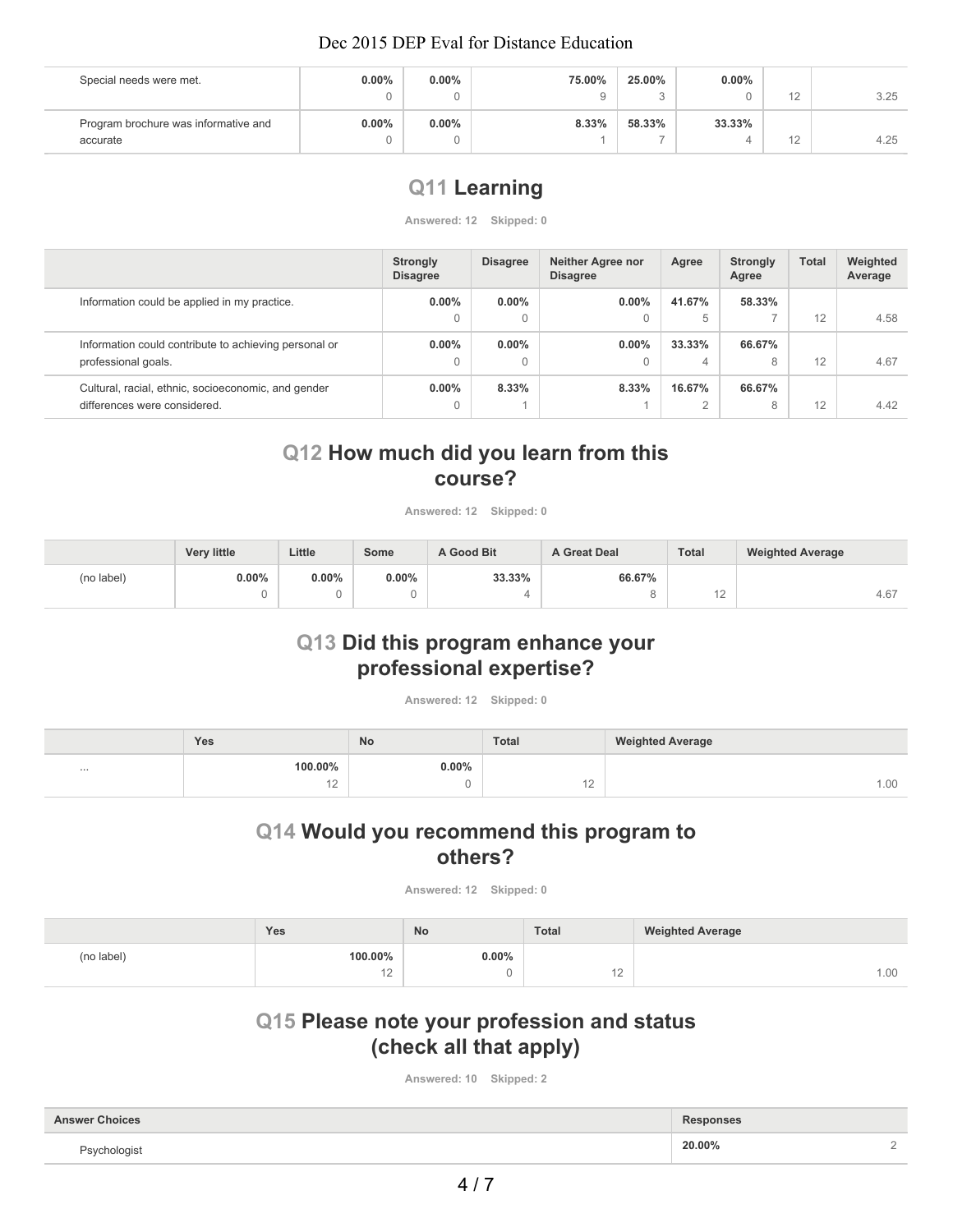| <b>Medical Professional</b>      | $0.00\%$ | $\mathbf{0}$   |
|----------------------------------|----------|----------------|
| Masters Level Licensed Therapist | 40.00%   | $\overline{4}$ |
| Social Worker                    | 40.00%   | 4              |
| Student                          | $0.00\%$ | $\mathbf{0}$   |
| Administrator                    | $0.00\%$ | 0              |
| <b>University Faculty</b>        | 10.00%   |                |
| <b>Total Respondents: 10</b>     |          |                |

| Other (please specify)                                                              | Date              |
|-------------------------------------------------------------------------------------|-------------------|
| Psychotherapist                                                                     | 1/25/2016 7:53 AM |
| Psychologist (MSc "Stress Management and Health Promotion" - Athens Medical School) | 1/12/2016 1:45 AM |

# **Q16 Please note years in your profession**

**Answered: 12 Skipped: 0**

| <b>Answer Choices</b> | <b>Responses</b>         |
|-----------------------|--------------------------|
| Student               | $0.00\%$<br>$\mathbf{0}$ |
| $1 - 5$               | 66.67%<br>8              |
| $6 - 10$              | 33.33%<br>$\overline{4}$ |
| $11 - 20$             | $0.00\%$<br>$\mathbf{0}$ |
| $20+$                 | $0.00\%$<br>$\mathbf{0}$ |
| <b>Total</b>          | 12                       |

# **Q17 What was your overall impression of the activity? What went well? What could have been improved?**

**Answered: 10 Skipped: 2**

| #              | <b>Responses</b>                                                                                                                                                                                                                                                                                                                                                                                                                                                                                                                                                                                                                                                             | Date               |
|----------------|------------------------------------------------------------------------------------------------------------------------------------------------------------------------------------------------------------------------------------------------------------------------------------------------------------------------------------------------------------------------------------------------------------------------------------------------------------------------------------------------------------------------------------------------------------------------------------------------------------------------------------------------------------------------------|--------------------|
|                | l regret the distance learning. I would have enjoyed face to face more or video over audio.                                                                                                                                                                                                                                                                                                                                                                                                                                                                                                                                                                                  | 3/18/2016 11:57 PM |
| $\overline{2}$ | The class has been very thorough, and the instructors do a great job of explaining each concept while providing<br>relevant examples. A few concepts could have been explained more clearly, especially related to assumptions, core<br>beliefs, and schemas. The Mind Over Mood book seems to focus on identifying, testing, and replacing core beliefs,<br>whereas the instructors focused more on testing and replacing conditional assumptions. It makes sense that clinicians<br>can work on both of these, but it seemed as if assumptions and core beliefs were interchanged during the classes,<br>whereas the Mind Over Mood book differentiates the concepts more. | 1/26/2016 12:09 PM |
| 3              | It was helpful.                                                                                                                                                                                                                                                                                                                                                                                                                                                                                                                                                                                                                                                              | 1/15/2016 8:01 PM  |
| $\overline{4}$ | l would like more examples outside of the group activities, since I was doing this at home. It was difficult to follow<br>what was happening when the students were in small groups. I would've liked to have more case conceptualizations to<br>work on independently.                                                                                                                                                                                                                                                                                                                                                                                                      | 1/12/2016 2:30 PM  |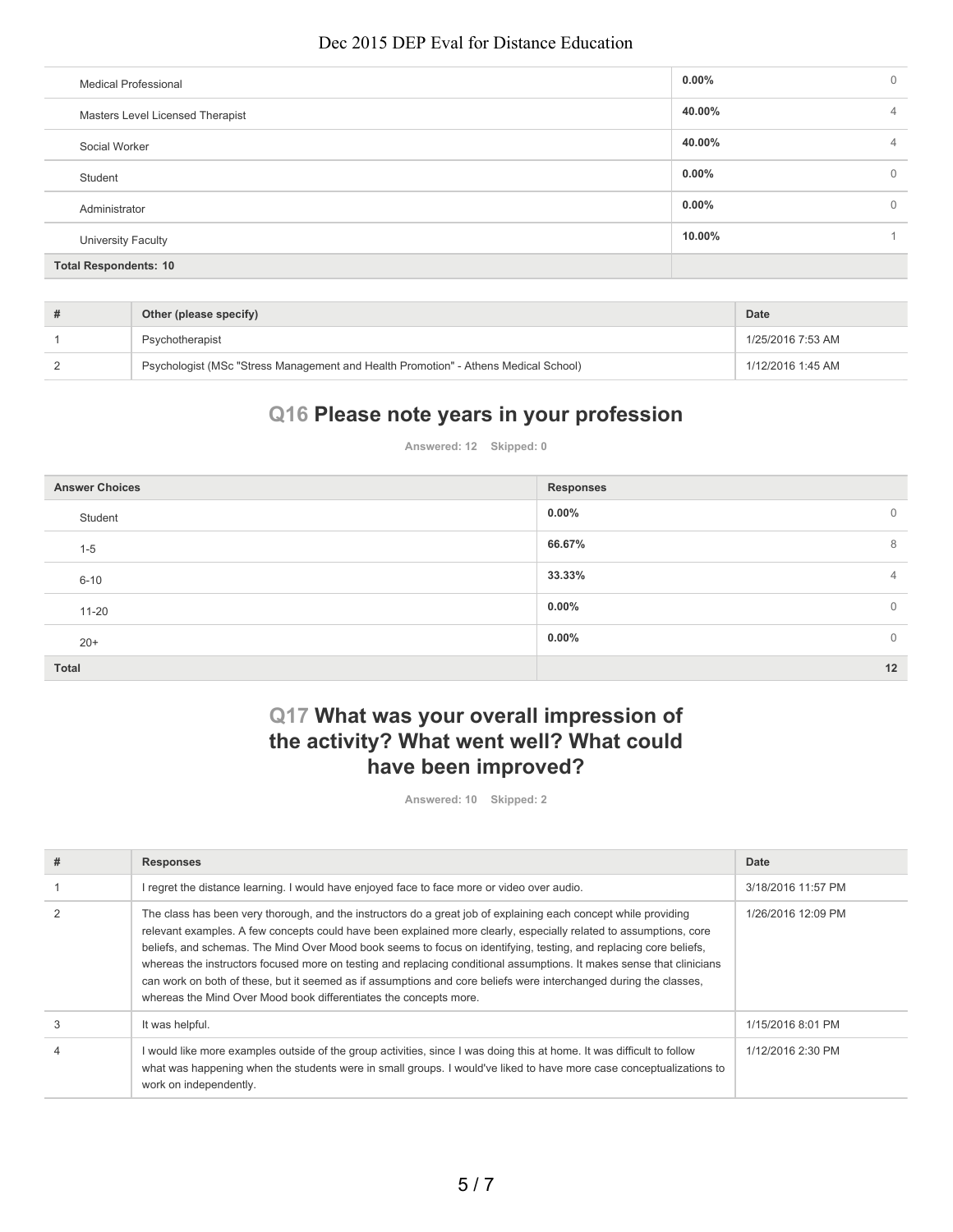| 5              | The whole experience was great. Learning from the best is always a plus. The program is well-structured and every<br>single month i get to dive deeper into the ocean of CBT. I have been enjoying listening to the lectures, doing the post<br>tests and studying the informative handouts and texts. My instructors are something else! The only thing i would like to<br>be added is some more opportunities to put theory into practice (for example, we learned about goal setting. I would<br>like to know exactly whether the goals of my clients are specified enough to work on) | 1/12/2016 1:45 AM   |
|----------------|-------------------------------------------------------------------------------------------------------------------------------------------------------------------------------------------------------------------------------------------------------------------------------------------------------------------------------------------------------------------------------------------------------------------------------------------------------------------------------------------------------------------------------------------------------------------------------------------|---------------------|
| 6              | The content of the books and the presentation being from the same authors helps reinforcing learning without having<br>to struggle to understand one of the other separately. The information was the same, but delivered differently (great<br>for different learning preferences)                                                                                                                                                                                                                                                                                                       | 1/5/2016 5:38 AM    |
| $\overline{7}$ | the course is very helpfull for my practice. Maybe someday We can do the course with skype or video conference.                                                                                                                                                                                                                                                                                                                                                                                                                                                                           | 1/4/2016 12:51 AM   |
| 8              | Well put together. The lecture went very well with the reading I did before class. Then Barbara's hands on approach<br>really helped tie it all together for me. This is just a wish but some more video from the class would be great. But I<br>have the list of video's Jim touched on in the 2nd Depression section that tied it together for me.                                                                                                                                                                                                                                      | 1/2/2016 2:09 PM    |
| 9              | Recording quality is great, grateful for distance learning option. Like the videos and case examples, hearing the role<br>plays and feedback very helpful. Handouts ok.                                                                                                                                                                                                                                                                                                                                                                                                                   | 12/27/2015 1:47 PM  |
| 10             | This is a confusing question                                                                                                                                                                                                                                                                                                                                                                                                                                                                                                                                                              | 12/24/2015 11:35 AM |
|                |                                                                                                                                                                                                                                                                                                                                                                                                                                                                                                                                                                                           |                     |

# **Q18 What did you learn that was new or different? How and/or will this information change how you practice?**

**Answered: 10 Skipped: 2**

| #              | <b>Responses</b>                                                                                                                                                                                                                                                                                                                              | Date                |
|----------------|-----------------------------------------------------------------------------------------------------------------------------------------------------------------------------------------------------------------------------------------------------------------------------------------------------------------------------------------------|---------------------|
|                | Enjoyed the cases presented.                                                                                                                                                                                                                                                                                                                  | 3/18/2016 11:57 PM  |
| $\overline{2}$ | I learned a lot about assessing and working with suicidality. This will improve my confidence when working with clients<br>coming in with suicidal ideation and/or intent. I also feel more confident in maintaining the structure of a session.                                                                                              | 1/26/2016 12:09 PM  |
| 3              | To structure a session To end a therapy How to deal with depression an suicide                                                                                                                                                                                                                                                                | 1/25/2016 7:53 AM   |
| 4              | I learned more about suicidality, which was necessary.                                                                                                                                                                                                                                                                                        | 1/12/2016 2:30 PM   |
| 5              | I learned how to organize my sessions and work collaboratively with people that come to see me. I feel more confident<br>about my skills as a therapist and managed not to follow the client's affect (which was always a problem of mine). I feel<br>like i enhanced my knowledge and increased my coping strategies and self-effectiveness. | 1/12/2016 1:45 AM   |
| 6              | The use of HW makes total sense and can be applied to other therapies. I will experiment, even if it is a little reading<br>in between the sessions. Setting a goal for therapy is also a great tool and I will be even more insistent on it.                                                                                                 | 1/5/2016 5:38 AM    |
| $\overline{7}$ | what i learn is reinforced my knowledge about cognitive therapy. This information enriched my way to doing a session.                                                                                                                                                                                                                         | 1/4/2016 12:51 AM   |
| 8              | I learned how important note taking is even if you know the client. I'm a crisis intervention therapist and we frequently<br>see the same clients. When I began to write down AT, etc from our first session it really helped both the client and I<br>stay focused especially since we usually only have 72 hours to work together.          | 1/2/2016 2:09 PM    |
| 9              | Structuring of sessions, picking specific time to explore thoughts, focusing on present thoughts/not after thoughts. Will<br>change organization of sessions, reviewing homework thoroughly, how thoughts are identified and explored.                                                                                                        | 12/27/2015 1:47 PM  |
| 10             | CBT's approach to depression was something new that I learned and has changed the way I treat depressed patients                                                                                                                                                                                                                              | 12/24/2015 11:35 AM |

# **Q19 What topics or presenters would you like to see at future CE presentations?**

**Answered: 8 Skipped: 4**

| # | <b>Responses</b> | Date               |
|---|------------------|--------------------|
|   | Judith Beck      | 3/18/2016 11:57 PM |